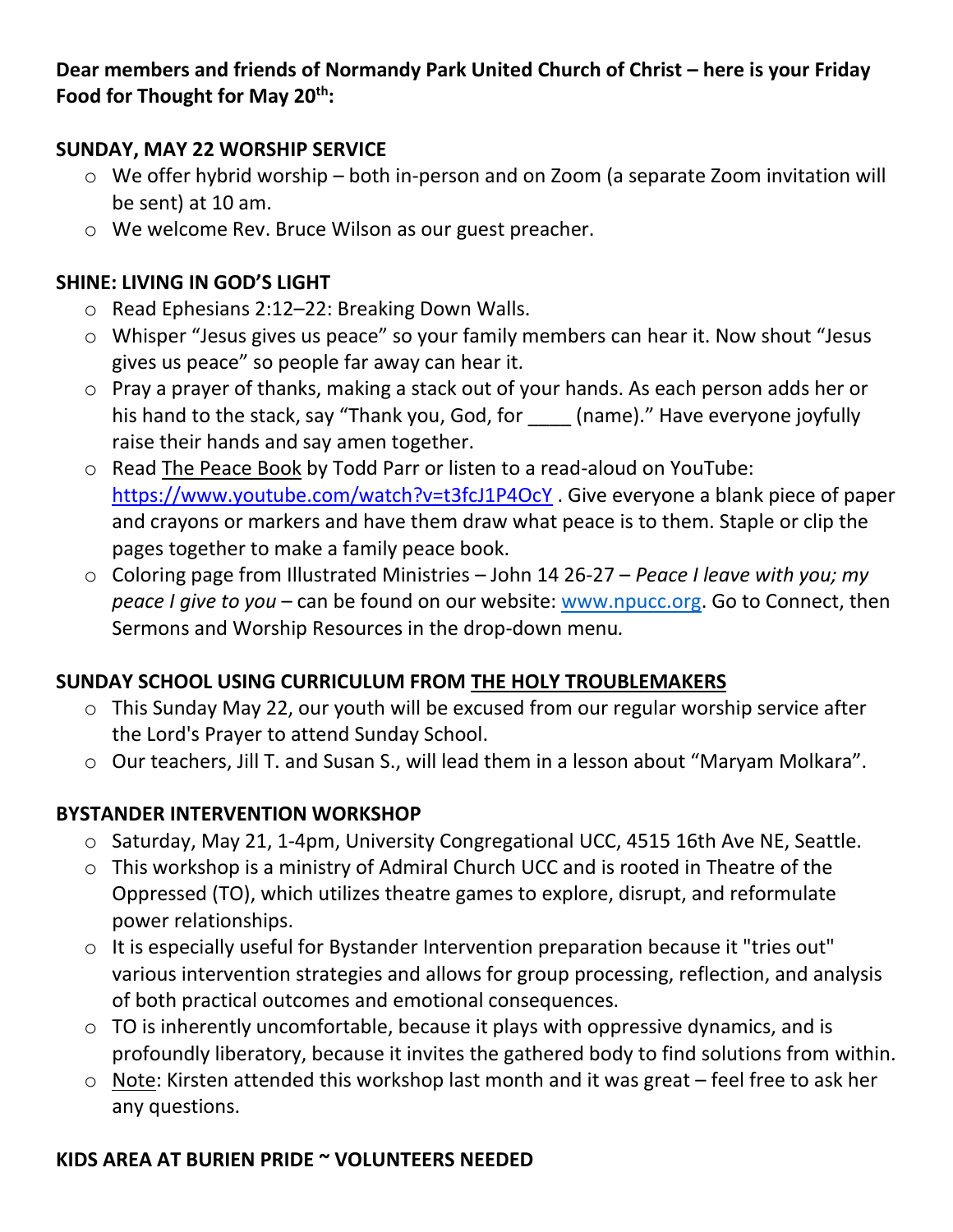- o Burien's Pride Day festival will be held on Saturday, June 4.
- o The Kids Area is open from 10 am to 5 pm and volunteers are needed to help monitor the area.
- o If you are interested in volunteering for a block of time, please contact Pastor Amy or Lynn.
- $\circ$  The rest of the festival is open until 11 pm. Go and enjoy!

# **IDEAS TO HELP YOU GO GREEN IN THE KITCHEN (PART 3)**

o Know what's in your fridge, freezer and pantry.

Keeping a list of what you have in your fridge and freezer can prevent you from holding the door open while you try to figure out what to cook or what you need to pick up on a shopping trip. And for those items with shorter life spans, keep them in one area as a "use first" station to cut down on food waste.

o Be smarter when preheating the oven.

For items where a stark temperature change isn't important — i.e. bacon and baked potatoes — you don't need to preheat the oven at all; just put the food in and let it start to cook as the oven climbs to the desired temperature. And when preheating is needed, use an oven thermometer to determine how long your oven takes and try not to do so longer than necessary.

o Embrace leftovers.

While we all can appreciate a freshly cooked meal, dishes eaten a few days later can be just as good, and in some cases even better. (We're talking about you, chili.) Eating leftovers not only helps reduce food waste, but it can help save time and money, too. Another benefit: Reheating last night's dinner will probably consume less energy than cooking a new meal from scratch.

o Choose reusable coffee equipment.

Small changes to our daily routines can have a lasting impact. Start with your morning cup of Joe: If you pick up your coffee on the go, bring a reusable coffee cup along for the ride. If you make it at home, the French press doesn't require any extra tools, and certain electric coffee makers come with their own mesh filters. There are also options for reusable pods and cloth filters to replace single-use versions.

o Opt for eco-friendly cleaning products.

Look for sponges made from recycled materials and dish soaps and detergents that are biodegradable and free of phosphates and other harmful materials that can threaten marine life. Buy bulk products with less packaging, and consider purchasing biodegradable trash bags the next time you run out.

# **SPRING BRINGS OUTDOOR FUN AND BEAR ACTIVITY | THE WASHINGTON DEPARTMENT OF FISH AND WILDLIFE**

o Spring is a busy time for wildlife; especially black bears as they emerge from their winter dens hungry and in search of calories after five months of not eating.